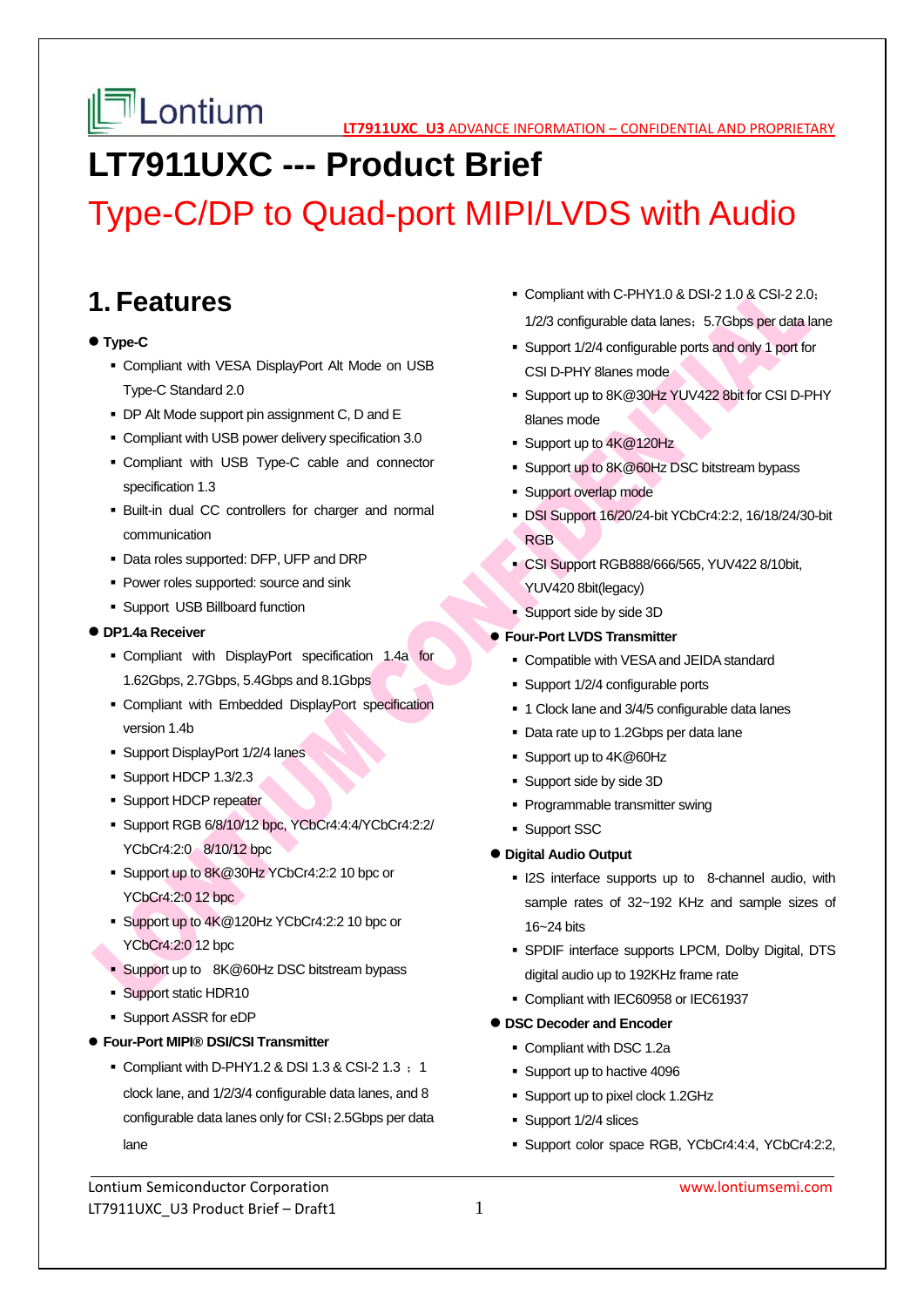# Lontium **Latishing Confidential And Proprietary**

and YCbCr4:2:0

- Support color depth 8bit and 10bit
- Support bpp precision 1 bit
- **Support only constant refresh rate**

#### **Miscellaneous**

- Zoom scaling up and down (4K max)
- Vertical blanking interval expansion
- CSC: RGB <-> YCbCr4:4:4 <-> YCbCr4:2:2<-> YCbCr4:2:0
- Integrated 100/400KHz I2C slave
- **Integrated microprocessor**
- External oscillator 25MHz, +/-50ppm
- Embedded SPI flash for firmware and HDCP keys
- **Firmware update through SPI or I2C or USB interface**
- Power supply: 3.3V and 1.1V

# **2. General Description**

The LT7911UXC is a high performance Type-C/DP1.4a to MIPI or LVDS chip for VR/Display application.

HDCP RX as the upstream of HDCP repeater, can cooperate with HDCP TX of other chips to realize the repeater function.

For DP1.4a input, LT7911UXC can be configured as 1/2/4 lanes. Adaptive equalization makes it suitable for long cable application and the maximum bandwidth up to 32.4Gbps.

For MIPI output, LT7911UXC features configurable single-port or dual-port or quad-port MIPI®DSI/CSI with 1 high-speed clock lane and 1~4 high-speed data lanes

operating at maximum 2.5Gbps/lane with D-PHY, which can support a total bandwidth of up to 40Gbps for four port. LT7911UX also support 5.7Gbps/lane with C-PHY, which can support a total bandwidth of up to 68.4Gbps for four port.

For LVDS output, LT7911UXC can be configured as single, dual or quad-port LVDS with 1 high-speed clock lane, and 3~5 high-speed data lanes, operating at maximum 1.2Gbps per lane, which can support a total bandwidth of up to 24Gbps. LT7911UXC supports flexible video data mapping path for 2D and 3D applications.

Two digital audio output interfaces are available I2S and SPDIF. The I2S interface supports 8-ch LPCM and the SPDIF interface supports 2-ch LPCM or compressed audio, both at maximum 192 KHz sample rate.

The device is capable of automatic operation which is enabled by an integrated microprocessor that uses an embedded SPI flash for firmware storage. System control is also available through the configuration I2C slave interface.

LT7911UXC is fabricated in advanced CMOS process and implemented in 9mmx9mm BGA169 package.

# **3. Applications**

- Mobile system
- Display
- VR
- $\bullet$  Video conferencing



**Figure 3.1 Application Diagram**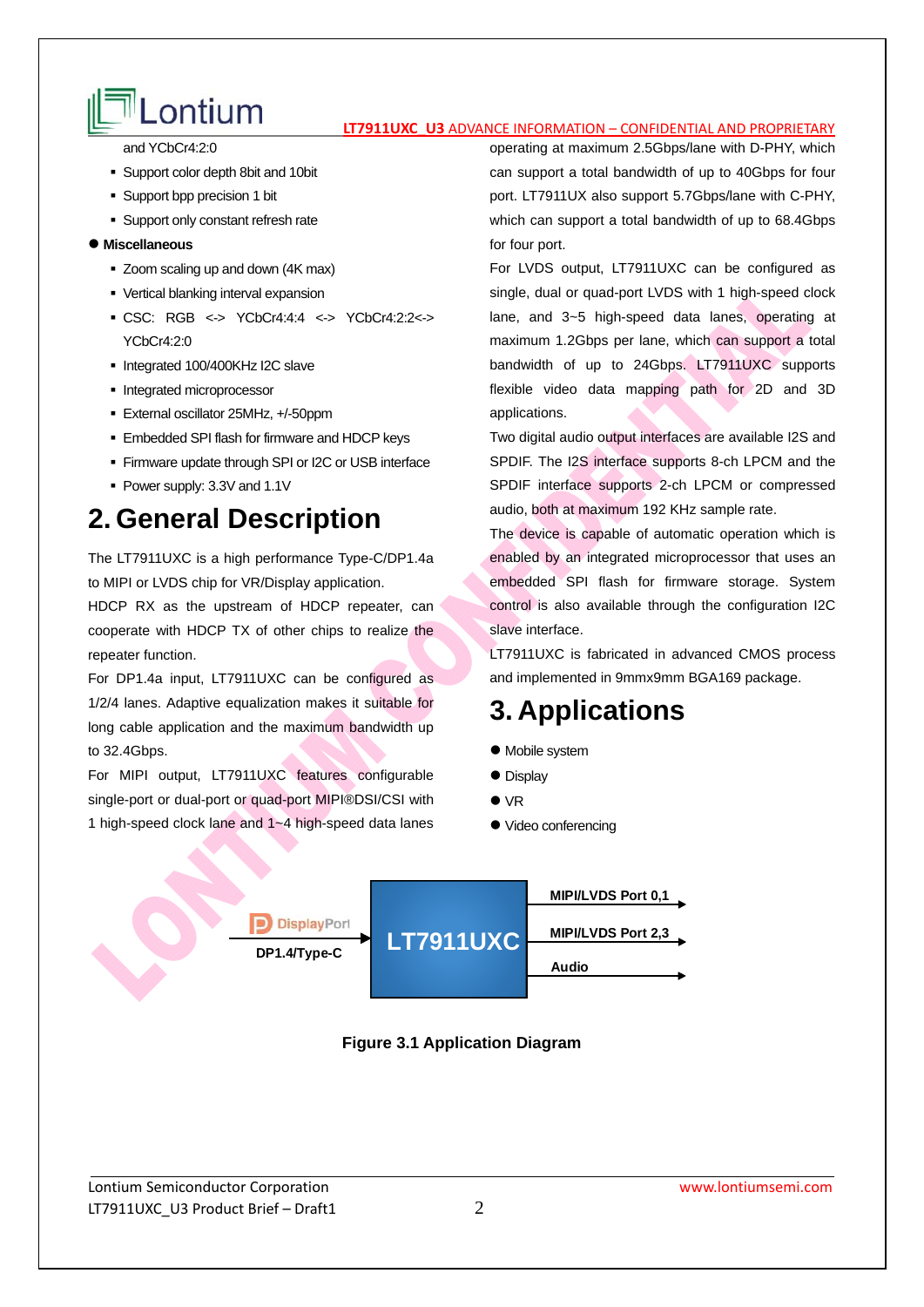

**LATTILONIUM** 

# **4. Ordering Information**

| <b>Product</b><br><b>Name</b> | <b>Part Number</b> | <b>Product</b><br><b>Status</b> | Package                  | <b>Bonding</b><br>Wire | Grade | <b>Operating</b><br>Temperature<br>Range | <b>Stack</b><br><b>Die</b><br><b>Option</b> | <b>Packing</b><br><b>Method</b> | <b>MPQ</b> |
|-------------------------------|--------------------|---------------------------------|--------------------------|------------------------|-------|------------------------------------------|---------------------------------------------|---------------------------------|------------|
| <b>LT7911UXC</b>              | LT7911UXC U3B00AED | Preview                         | <b>BGA169</b><br>$(9*9)$ | Au                     | E     | <b>TBD</b>                               | D                                           | Tray                            | 2600pcs    |
|                               | LT7911UXC U3B04AED |                                 |                          |                        |       |                                          |                                             |                                 |            |

### **Table 4.1 Ordering Information**



Note: No spaces in the P/N name.

# **Figure 4.1 Part Number Naming Rules**